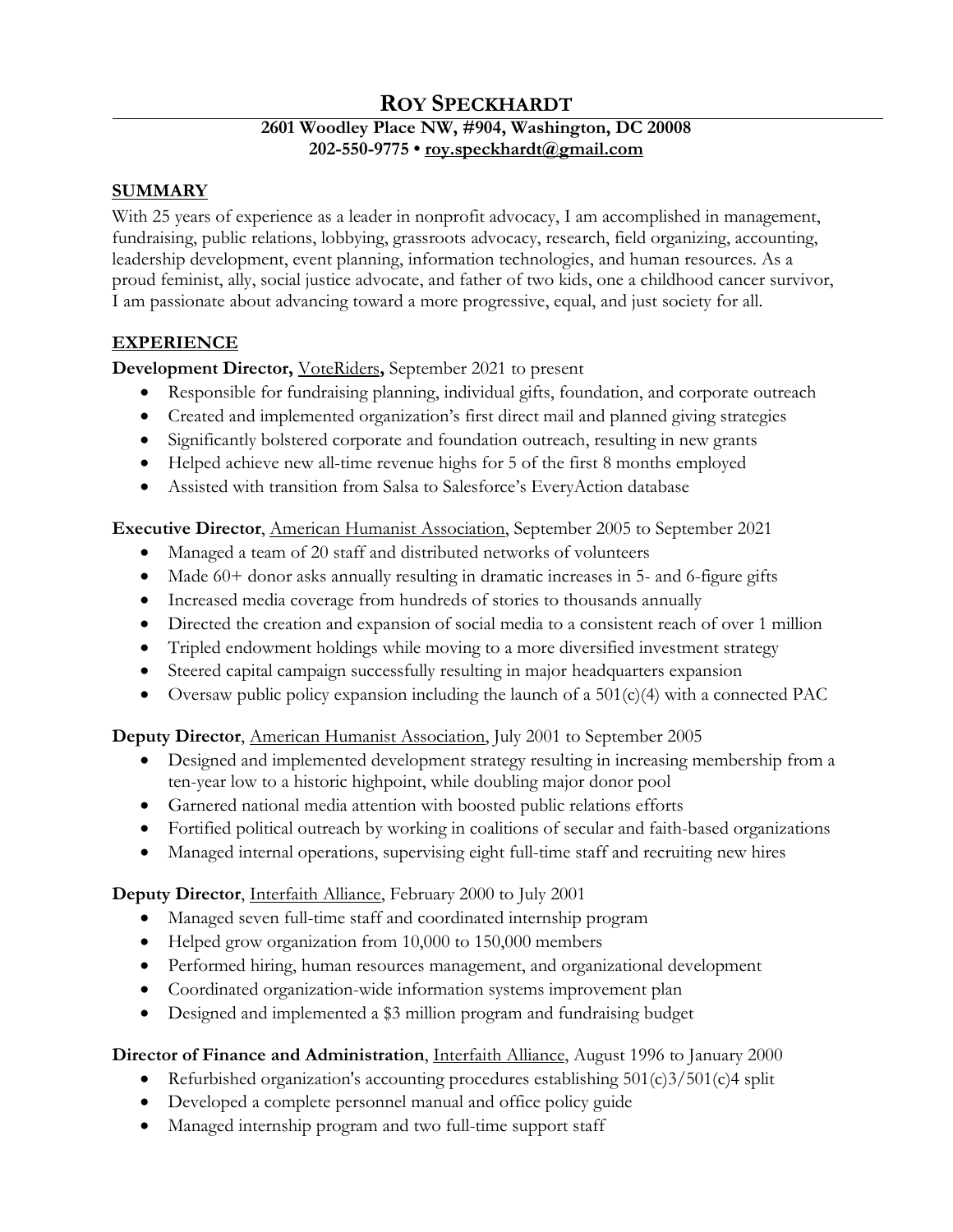**Office Manager**, [Interfaith Alliance,](https://interfaithalliance.org/) August 1995 to August 1996

- Renegotiated equipment and service contracts resulting in savings equal to personal salary
- Designed onboarding procedures and trained new staff

**Fundraiser,** The [Smith Company,](https://www.legacy.com/obituaries/washingtonpost/obituary.aspx?n=dennis-j-smith&pid=15248347) January 1995 to August 1995

- Achieved consistent awards and bonuses for highest percentage of contributions
- Telemarketed for membership acquisitions and renewals on behalf of: AIDS PAC, American Red Cross, Chesapeake Bay Foundation, Kennedy Center, National Public Radio stations, National Wildlife Federation, PFLAG, and Planned Parenthood

**World of Difference Intern**, [Anti-Defamation League,](https://www.adl.org/) September 1994 to January 1995

• Assisted in planning regional conference and created addition to Diversity Guidebook

## **BOARD MEMBERSHIPS**

**The Humanist Foundation, President**, 2022 to present **Forest Stewardship Council Investments & Partnerships Leadership Council***,* 2021 to present **Religious Freedom Center***,* **Advisory Board Member**, 2016 to present **Secular Coalition for America Education Fund***,* **Board Member**, 2010 to 2016 **Equal Partners of Faith**, **Board Political Director**, 2002 to 2008 **Women's Law & Public Policy Fellowship Program**, **Advisory Board Member**, 2001 to 2006 **The Allies Project**, **Board Treasurer**, 2000 to October 2003

## **EDUCATION**

**George Mason University**, **Masters of Business Administration**, December 2001

- Won Management Survivalist Contest
- Graduated with 3.8 GPA

**Mary Washington College**, **Bachelor of Arts in Sociology**, May 1995

- Honors: Dean's List, Multicultural Center Certificate of Commendation
- Leadership Positions: Resident Assistant, Human Relations Peer Educators Chair, Wildlife Action Club Chair and Co-Founder, Multicultural Center Tutor, Student Hiring Coordinator

**Additional training**: conflict resolution, nonprofit finance, antiracism, and board fundraising

## **PRESENTATIONS**

I presented at many local humanist and atheist organizations, national conferences, Unitarian Universalist churches, Ethical Culture Societies, Humanistic Jewish Congregations, and universities such as Harvard, Stanford, Carnegie Mellon, and Oxford.

*The Question of Evil*, 2019 (Chautauqua Interfaith Focus) *Creating Change*, 2013-present (many) *University Awards in Humanism*, 2014-2016 (multiple) *Humanism 101 and 202*, 2012-2016 (AHA and Osher Lifelong Learning Institute) *Freethought in a Religious Society*, 2009-2013 (many) *A Humanist Morality*, 2006-2010 (many) *The Activist's Toolkit*, May 2005 (Washington, DC) *Grassroots Organizing*, May 2004 (New York, NY) *Indivisible*, March 2004 (Secaucus, NJ) *E-activism* May 2003 (Washington, DC) *State of Church-State Separation,* March 2003 (Albuquerque, NM)